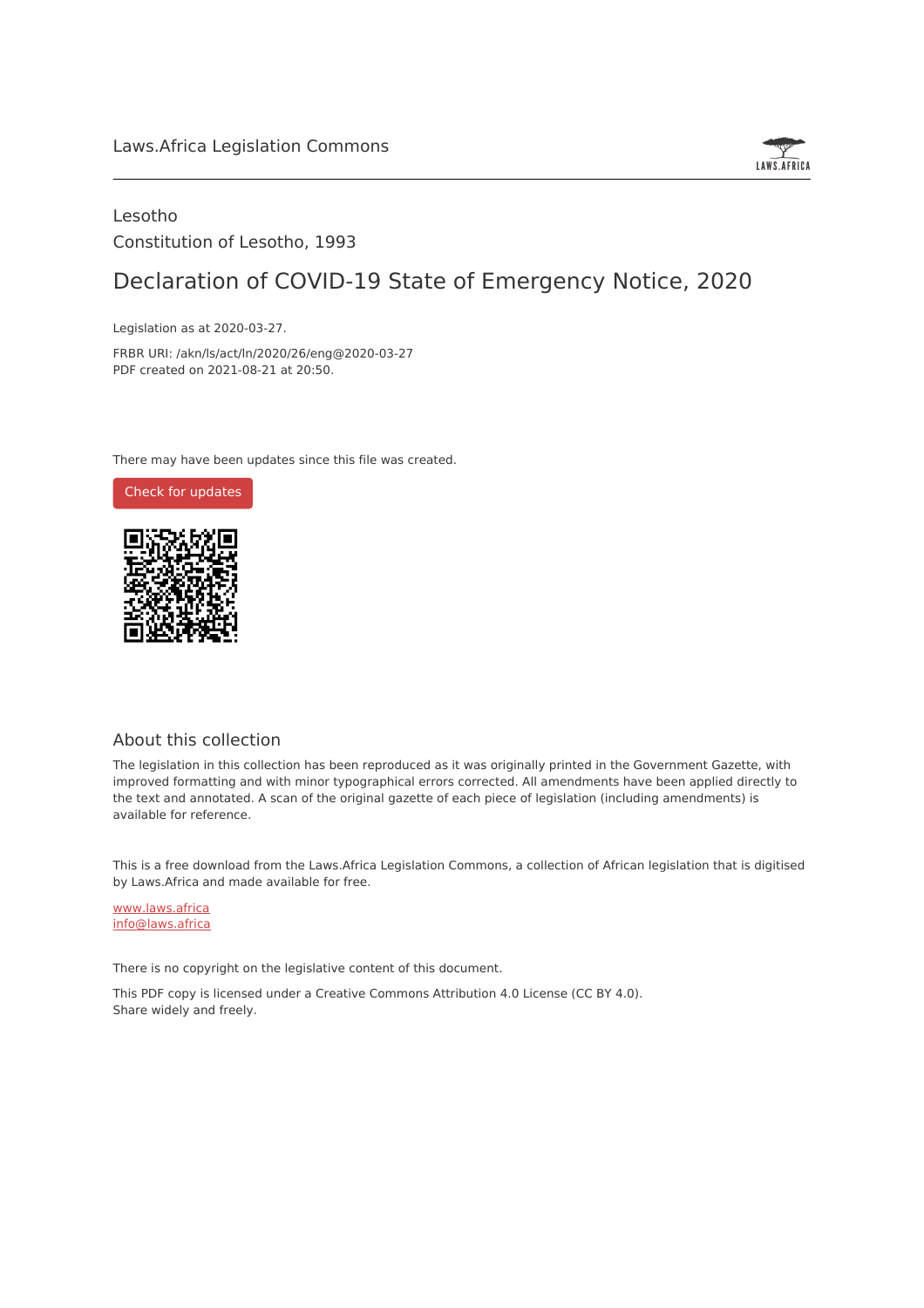3 3

### **Table of Contents**

[Declaration](#page-2-0) of COVID-19 State of Emergency Notice, 2020 Legal [Notice](#page-2-1) 26 of 2020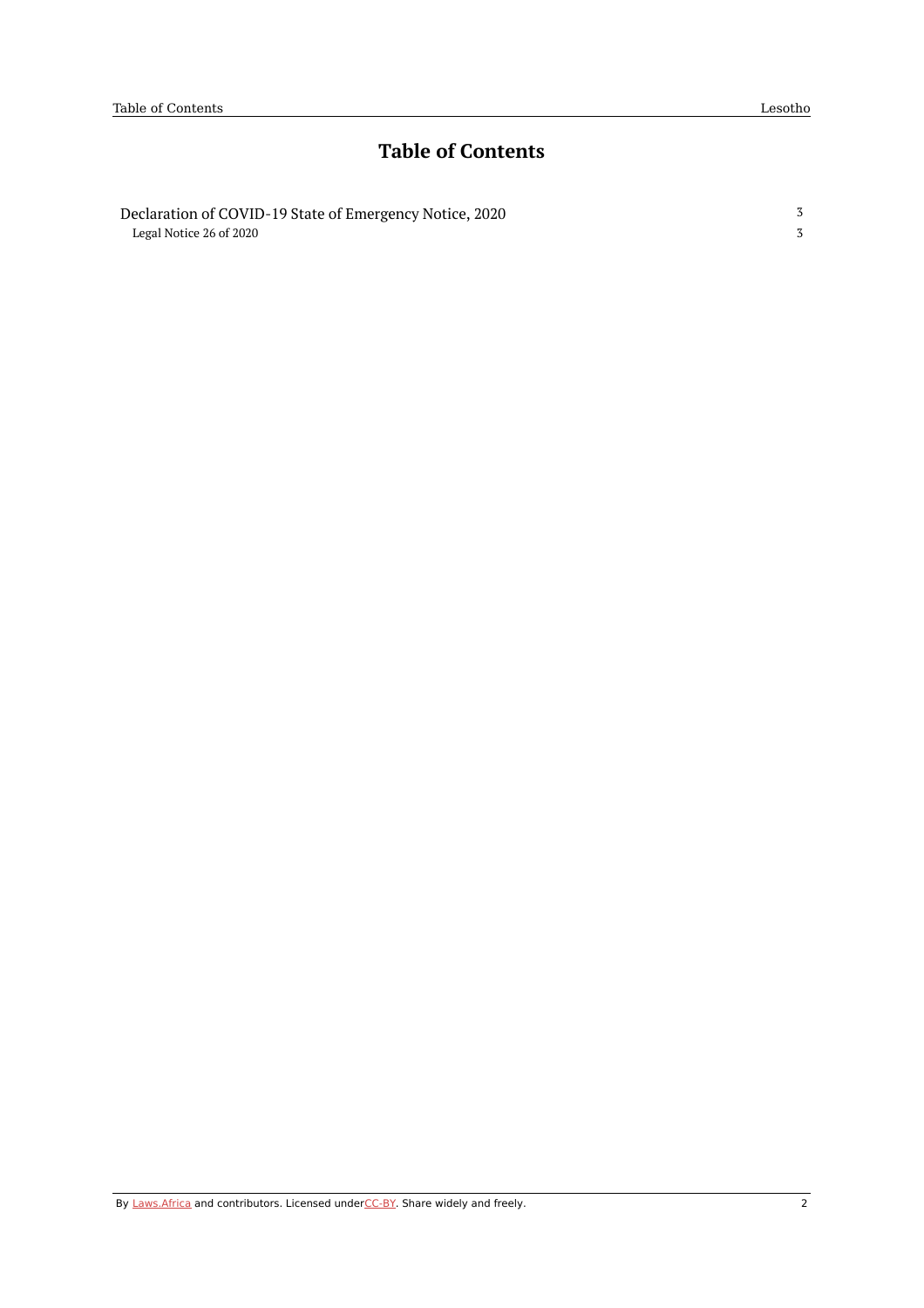**Lesotho**

#### **Constitution of Lesotho, 1993**

## <span id="page-2-1"></span><span id="page-2-0"></span>**Declaration of COVID-19 State of Emergency Notice, 2020**

#### **Legal Notice 26 of 2020**

Published in [Government](https://commons.laws.africa/akn/ls/act/ln/2020/26/media/publication/ls-act-ln-2020-26-publication-document.pdf) Gazette no. 24 on 27 March 2020 **Commenced on 18 March 2020**

#### *[Up to date as at 27 March 2020]*

Pursuant to section 23(1) of the Constitution of Lesotho, and acting in accordance with the advice of the Council of State. I, Thomas Motsoahae Thabane, Prime Minister of Lesotho, declare that a state of emergency exists throughout the Kingdom of Lesotho, in respect of the pandemic caused by COVID-19 which threatens the lives of the people of Lesotho.

- 2. The State of emergency shall be deemed to have come into operation with effect from Wednesday 18th March, 2020.
- 3. During the period for which this declaration is in force, for the purposes of containment of the virus and protection of the nation against COVID-19 and in consultation with the Inter Ministerial Committee of Ministers, the following necessary and exceptional measures shall be in force:
	- (a) Essential services -

Essential services which shall continue to operate are the following -

- (i) health services;
- (ii) security services;
- (iii) essential bank services;
- (iv) supermarkets and grocery shops;
- (v) pharmacies and medical stores;
- (vi) Government departments which offer essential services;
- (vii) energy and fuel services;
- (viii) special operations on agriculture;
- (ix) media; and
- (x) any other business or enterprise provided for in the Public Health Regulations.
- (b) Non-essential services -

The following places of business shall remain closed -

- (i) Liquor businesses
	- Hotel liquor
	- Tavern
	- Off-sales
	- Club
	- Service canteen